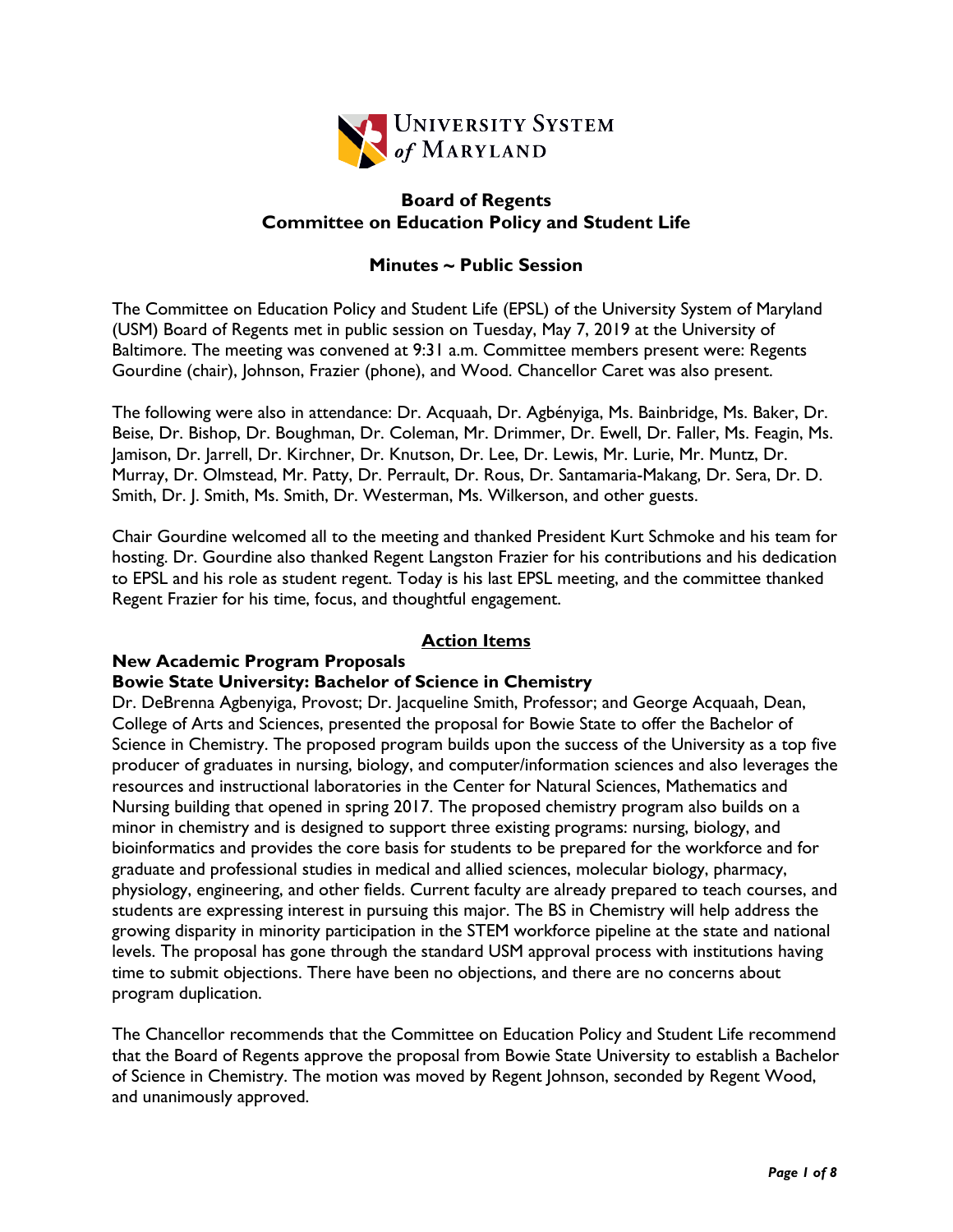### **Towson University: Master of Arts in Dance Education**

Dr. Jaye Knutson, Professor, Department of Dance; Dr. Susan Kirchner, Chairperson, Department of Dance; and Dr. Greg Faller, Associate Dean, College of Fine Arts and Communication, presented the proposal for Towson to offer the MA in Dance Education. This 36-credit program would fulfill a critical need in public school dance education by providing flexible, part-time graduate studies not currently available to certified dance teachers who need to qualify for an Advanced Certificate. TU's Dance Department offers the only Bachelor of Fine Arts in Dance and the only fully-articulated teaching certificate concentration in Maryland and is, therefore, uniquely-qualified to offer the proposed program. The Dance Education program will focus on dance's contribution to learning, comprehensive educational value, and the promotion of the artist citizen. Labor studies reveal that current dance teachers as well as new professionals would be attracted to this program. The proposal has gone through the standard USM approval process with institutions having time to submit objections. There have been no objections, and there are no concerns about program duplication, as there are no similar programs at this level in Maryland.

The Chancellor recommends that the Committee on Education Policy and Student Life recommend that the Board of Regents approve the proposal from Towson University to establish a Master of Arts in Dance Education. The motion was moved by Regent Wood, seconded by Regent Frazier, and unanimously approved.

### **Towson University: Master of Music in Music Pedagogy**

Dr. Terry Ewell, Professor, Department of Music; and Dr. Greg Faller, Associate Dean, College of Fine Arts and Communication, presented the proposal for Towson to establish the Master of Music in Music Pedagogy. The program meets a workforce need to provide pedagogical instruction to non-classroom music instructors wishing to develop their studio expertise. The program differs in both content and outcome from TU's music education degree programs where students are trained for classroom instruction. Students in the proposed program would be exposed to a curriculum in pedagogy, music education, literature, and internship opportunities. This program will assist in meeting the projected demand of 1,410 potential new positions within the state of Maryland in music by 2026. Graduates of the proposed program will be prepared to be one-on-one instructors at public and private institutions, organizations, or businesses. The proposal has gone through the standard USM approval process with institutions having time to submit objections. There have been no objections, and there are no concerns about program duplication, as there is not a similar program within the state.

Regent Gourdine asked several questions regarding the demand for and sustainability of such a program. Her questions included why persons interested in providing one-on-one music instruction, (often an entrepreneurial, freelance, and part-time undertaking) would need or desire a master's degree; who the target audience is for the program; and background into the labor projections. Drs. Faller and Ewell explained that instructors with graduate degrees are desirable, because they have more knowledge and experience than those with an undergraduate degree or no credentials at all. The internship opportunities and focus on music education and pedagogy within the proposed program will yield graduates who are immediately ready to provide quality, one-on-one instruction. The presenters also explained that the labor projections come from the government and that as long as citizens have extra income to support such educational activities, the demand will remain or grow. Finally, the presenters noted that although this program may sound like it is geared to the freelance, entrepreneurial one-on-one instructor, there is a demand for comprehensive training programs for applied studio (one-on-one) teachers and that there are many students interested in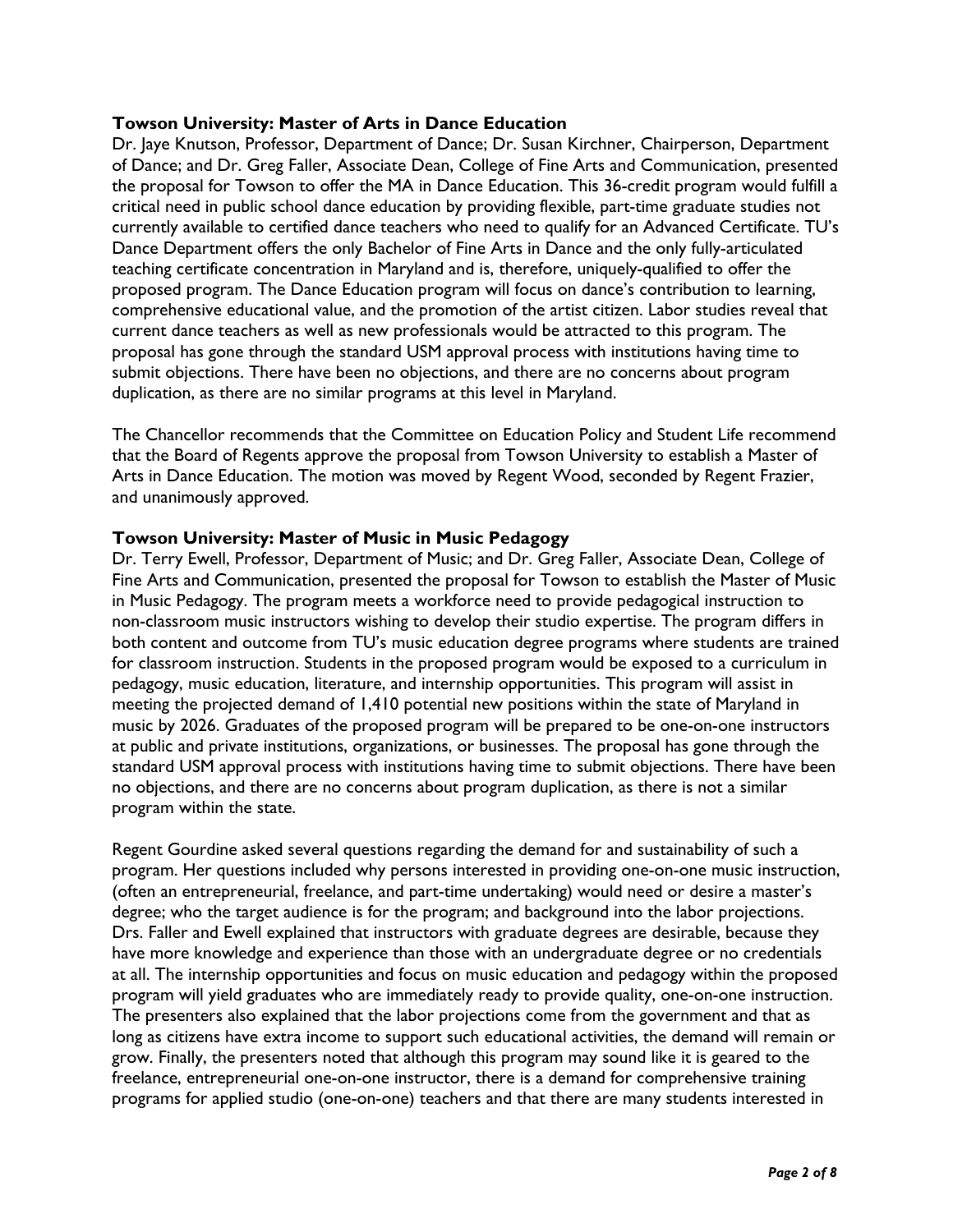performance and teaching careers who desire study and opportunities beyond the bachelor's degree to work with expert teachers within the structure of a university environment. Students who have completed bachelor's of music programs and seek additional training and experience in performance and pedagogy in order to establish a career in music instruction or those who want additional training and experience in preparation for graduate work would be potential students for this program.

The Chancellor recommends that the Committee on Education Policy and Student Life recommend that the Board of Regents approve the proposal from Towson University to establish a Master of Music in Music Pedagogy. The motion was moved by Regent Wood, seconded by Regent Johnson, and unanimously approved.

# **University of Maryland, Baltimore: Master of Science in Cannabis Science and Therapeutics**

Dr. Bruce E. Jarrell, Executive Vice President and Provost; and Dr. Leah Sera, Assistant Professor, Department of Pharmacy Practice and Science, presented the proposal for UMB's School of Pharmacy to offer a Master of Science in Cannabis Science and Therapeutics starting in fall 2019. The 30-credit program will be offered at the Universities at Shady Grove and the University of Maryland, Baltimore and will blend online and face-to-face instruction that will offer experiences designed to foster a deeper knowledge and understanding of the science, clinical therapeutics, and policies related to medical cannabis. Students will demonstrate their ability to design therapeutic regimens and monitoring plans, develop safe and effective dosage forms, participate in health policy decision-making processes, and identify potential areas of future research. Students will learn a wide range of skills that will allow them to be innovative leaders in the emerging medical cannabis industry. The four core required courses in the program cover (1) the principles of drug action and cannabinoid pharmacology; (2) cannabinoid chemistry and drug delivery; (3) clinical uses and effects of medical cannabis; and (4) an overview of current state and federal laws and regulations along with a historical overview of medical cannabis use. After taking the four foundational courses, students will take elective courses in basic sciences, therapeutics, or policy followed by two final advanced courses (Research Methodology and Expert Seminars and Discussion). The program focuses strictly on the pharmacology of cannabis science. The program does not include instruction on botany or horticulture (i.e., how to grow the plant) or business aspects of working with cannabis.

Regent Wood acknowledged the timeliness of the proposed program and asked that the presenters insert the word *medical* in the title of the program to ensure its true intent is more evident. Regent Frazier agreed. The presenters shared that they tried to address misconceptions by inserting the word therapeutic in the title but that they would be flexible on the name. Dr. Boughman will work with the Maryland Higher Education Commission to try to avoid delays in the program's processing due to a name change. In response to questions from Regent Johnson, the presenters noted that target students include health care practitioners, scientists, policy professionals, and others who desire clinical knowledge and want to support those in need. The industry is big and growing rapidly; the proposal includes details of the projected growth of medical cannabis use and workforce projections and needs over the next 10 years. There will be more programs developed in the country, but this will be the first of its kind. The proposal has gone through the standard USM approval process with institutions having time to submit objections. There have been no objections, and there are no concerns about program duplication. Moreover, the proposal has been extensively reviewed by the Office of the Attorney General to ensure compliance with state and federal law.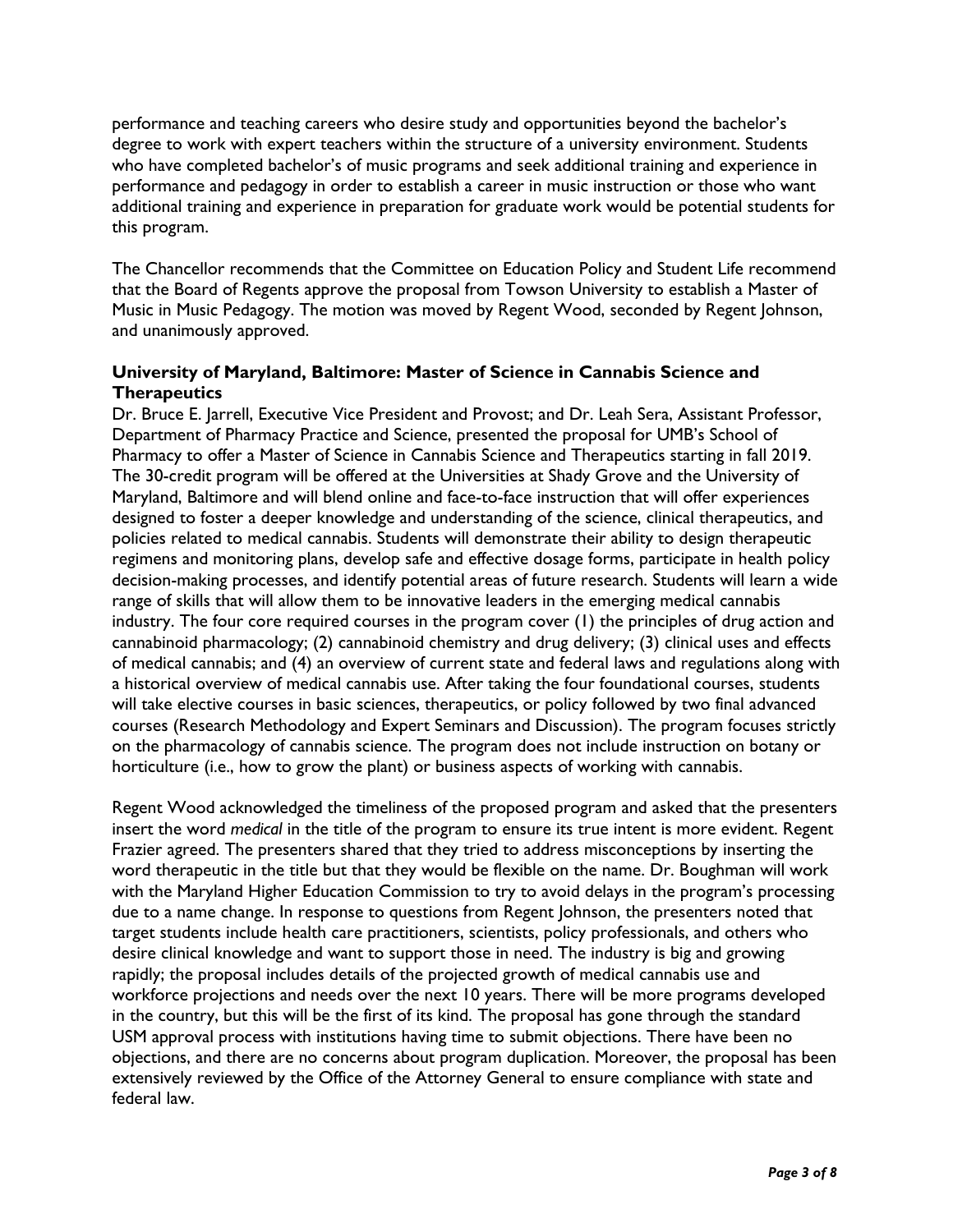The Chancellor recommends that the Committee on Education Policy and Student Life recommend that the Board of Regents approve the proposal from the University of Maryland, Baltimore to establish a Master of Science in Cannabis Science and Therapeutics. The motion was moved by Regent Johnson, seconded by Regent Frazier, and unanimously approved.

## **Cultural Diversity Progress Reports**

Dr. Zakiya Lee, Assistant Vice Chancellor for Academic and Student Affairs, presented this report to the committee. Effective July 1, 2008, the Maryland General Assembly required each institution of postsecondary education to develop and implement a plan for a program of cultural diversity among its students, faculty, and staff. Annually, each institution submits its plan through its governing body for review. Subsequently, the governing body shall submit to the Maryland Higher Education Commission a progress report regarding the institutions' implementation of or improvement of their plans. Institutional reports are crafted around three goals. **Goal 1** speaks to institutions' efforts to increase the numerical representation of traditionally-underrepresented groups among students, administrative staff, and faculty. Two strategies used often across USM institutions include (1) targeting underrepresented students via a variety of recruitment efforts including partnerships with high schools, community colleges, minority-focused organizations, and college access groups and (2) focusing on the recruitment, hiring, onboarding, retention, and advancement of underrepresented faculty and staff. **Goal 2** pertains to creating positive interactions and cultural awareness among students, faculty, and staff on campus. As summarized in the tables you received, many of the programs associated with these efforts have resulted in positive outcomes, while other programs are being monitored to determine and adjusted to increase the degree to which they yield progress. Efforts include institution-sponsored diversity and inclusion offices and workgroups, courses, training, as well as programming and other efforts led by student organizations. **Goal 3** requires institutions to indicate that they have a process for reporting campus-based hate crimes as consistent with federal requirements under the Clery Act. Dr. Lee shared that all institutions fulfilled this requirement and shared details of the General Assembly's concern about hate-bias incidents and a related 2018 Joint Chairmen's Report. Dr. Lee also reviewed demographic tables for faculty, staff, and students, which show steadiness in the numbers of underrepresented staff and modest increases in the numbers of underrepresented faculty and students.

Chancellor Caret described increases in underrepresented faculty as meaningful progress but shared that the focus needs to continue and to be expanded to ensure underrepresented faculty are proportionally represented in the tenure ranks. Regent Gourdine asked Dr. Boughman, institutional provosts, vice presidents for student affairs, and others to consider and share what the regents' role(s) should or could be in supporting diversity and inclusion work and efforts on the campuses. She asked that they consider how the regents can go beyond reviewing and commenting on the report to helping identify, learn about, and/or promote best practices being implemented at the institutional level. Dr. Boughman and her team will explore that with the aforementioned campus officials as well as the Inclusion and Diversity Council and other relevant stakeholder groups.

The Chancellor recommends that the Committee on Education Policy and Student Life recommend that the Board of Regents approve the 2019 Institutional Programs of Cultural Diversity Annual Progress Report for submission to the Maryland Higher Education Commission. The motion was moved by Regent Johnson, seconded by Regent Wood, and unanimously approved.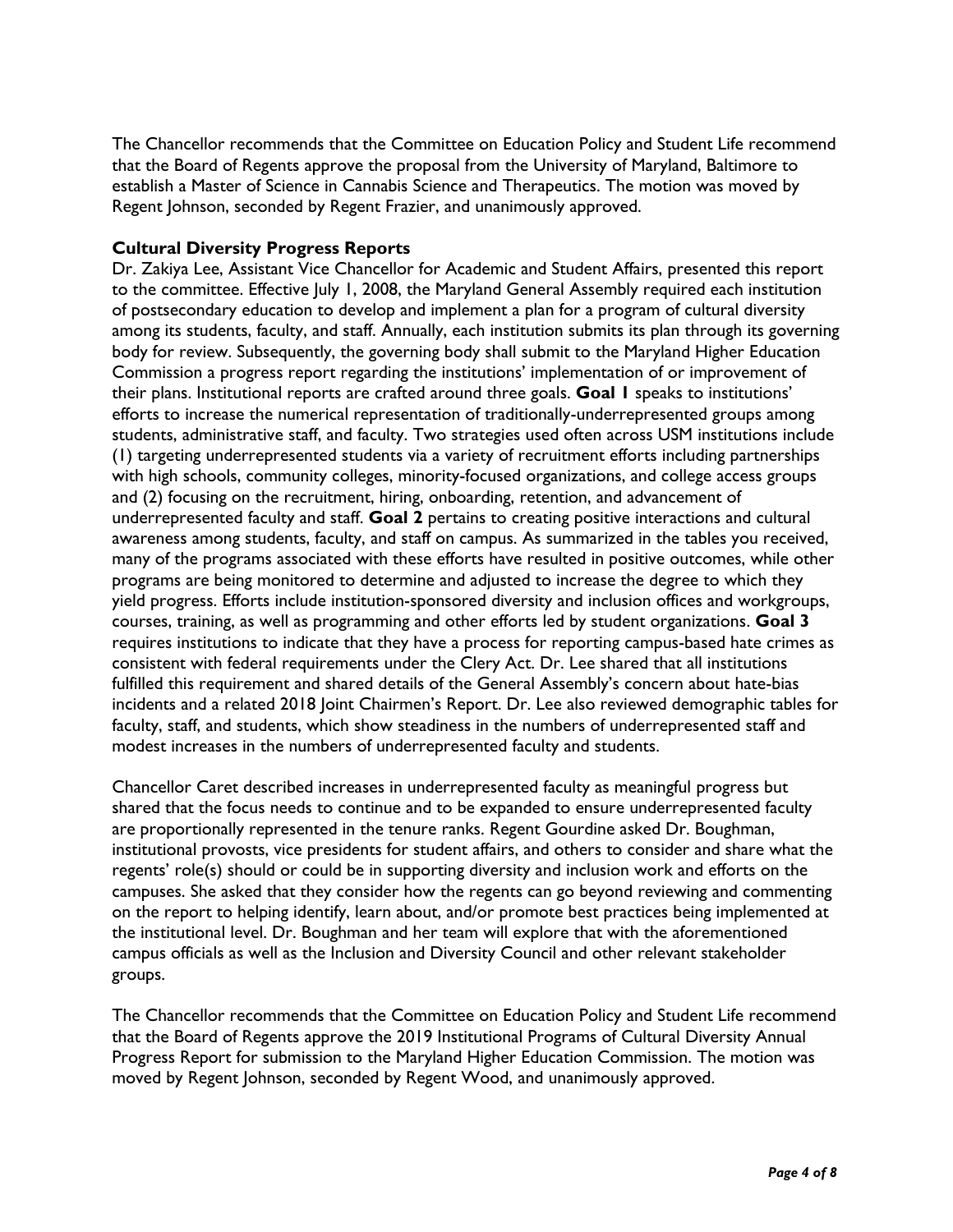## **USM Policies**

## **Amendments to USM Policy on Faculty Workload and Responsibilities (II-1.25)**

Dr. MJ Bishop, Associate Vice Chancellor and Director of the Kirwan Center for Academic Innovation, presented proposed revisions to USM's Policy on Faculty Workload and Responsibilities (II-1.25). The main purpose of this policy is to promote optimal performance by the USM institutions in meeting the needs and expectations of its students and other stakeholders and to provide mechanisms that will ensure public accountability for that performance, particularly as it relates to faculty work. Since the policy's creation in 1994, the nature of faculty work has greatly evolved, and the current reporting process has developed a number of issues. The current emphasis on measuring and equating all "teaching" activities to 3-credit hour course units is outdated and also constraining for faculty, departments, and institutions attempting to engage in academic innovation. Dr. Bishop and Dr. Boughman led a USM Faculty Workload Workgroup to help develop changes to the policy to improve accuracy and coverage, align with current practice, and incentivize policy goals around academic innovation and student success. Dr. Bishop explained that the revised policy and guidelines (the latter of which can be adjusted with provosts' input but does not require Board of Regents review and approval):

- is a better representation of faculty workload, which includes non-classroom-based activities including, but not limited to, mentoring, guiding research, and advising;
- removes the idea of workload equating to courses;
- is more aligned with USM's focus on academic innovation;
- replaces the course unit metric with student credit hours, which aligns better with what is needed to graduate; and
- allows institutions more flexibility to define workload for their unique institutional type and culture while still keeping key, overarching criteria across the USM.

Regent Wood asked if this has been vetted with the faculty and if there are any points of controversy. Dr. Bishop and Dr. Boughman shared that over the course of two years, the Faculty Workload Workgroup and USM staff shared and/or vetted developments with the USM provosts, the Council of University System Faculty, and faculty senate chairs from across the USM who have, in turn, been engaging faculty at the institutions. The present draft has been approved by those groups as well as the Council of University System Presidents and the Office of the Attorney General. Although the proposed amendments are not controversial and are appreciated by most stakeholders, the USM team, provosts, and faculty leadership anticipate needing time to ensure a smooth transition to the new standards.

The Chancellor recommends that the Committee on Education Policy and Student Life recommend that the Board of Regents approve proposed amendments to the USM Policy on Faculty Workload and Responsibilities (II-1.25). The motion was moved by Regent Frazier, seconded by Regent Wood, and unanimously approved.

#### **Amendments to USM Policy on the Awarding of Honorary Degrees (III-3.00)**

Dr. Joann Boughman, Senior Vice Chancellor for Academic and Student Affairs, presented this proposal. The USM Office of Academic and Student Affairs proposes to amend this policy to establish and outline a process by which an institution may request that the Board of Regents revoke an honorary degree on the basis that the honorary degree holder no longer meets the criteria or upholds the standards for which the degree was awarded or the honorary degree holder has engaged in conduct that is antithetical to the mission or values of the USM. Per the proposal, just as presidents ask the regents to grant honorary degrees, a president would have the authority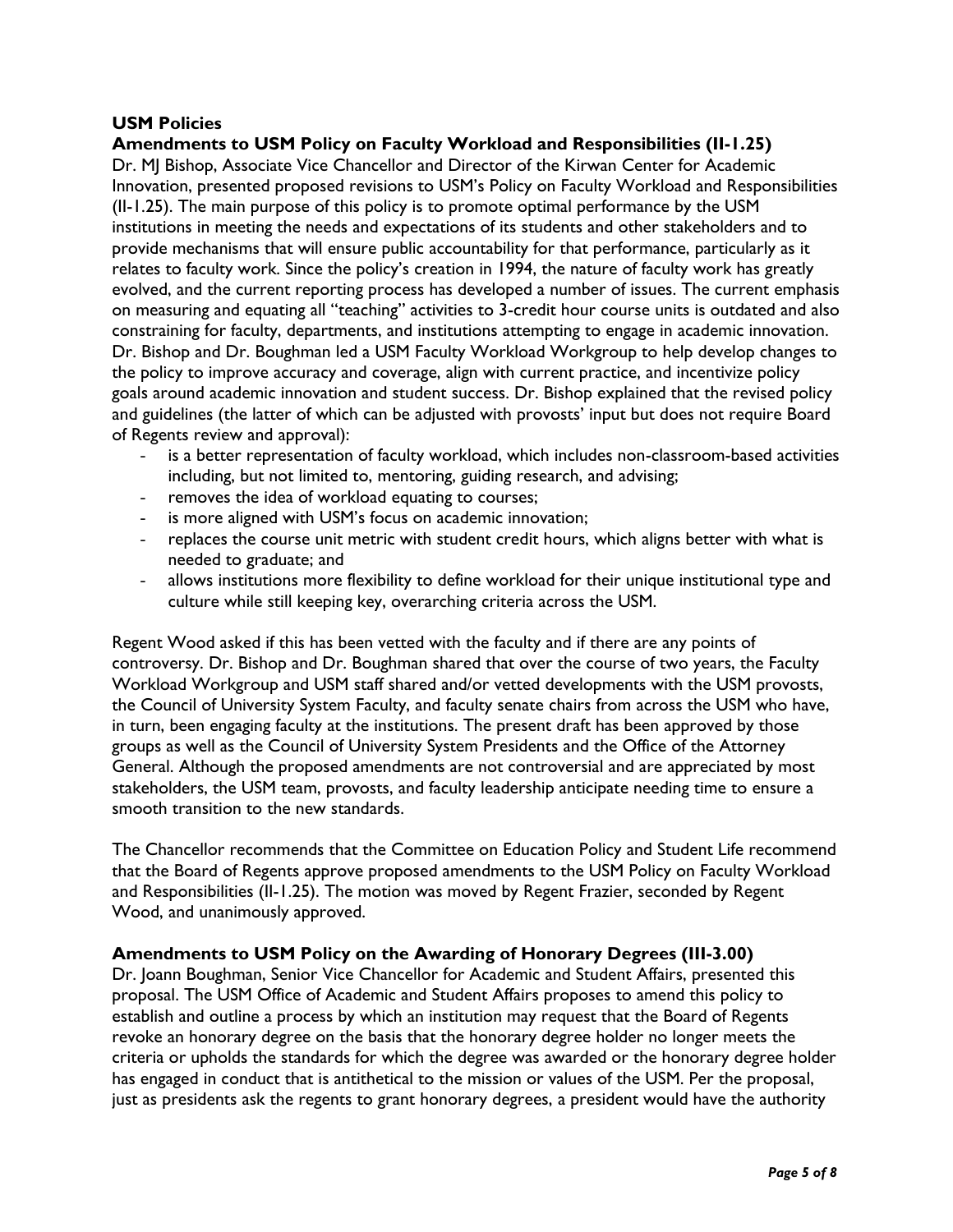to "recommend that the Board of Regents take action to revoke that recipient's honorary degree, and the Board will consider the recommendation". The necessity of such language has been discussed by the institutions' provosts and faculty senate chairs and approved by the Office of the Attorney General.

The Chancellor recommends that the Committee on Education Policy and Student Life recommend that the Board of Regents approve the proposed amendments to USM Policy on the Awarding of Honorary Degrees (III-3.00). The motion was moved by Regent Wood, seconded by Regent Johnson, and unanimously approved.

## **Recension of USM Policy on AIDS (VI-11.00)**

Dr. Joann Boughman, Senior Vice Chancellor for Academic and Student Affairs, presented this policy for removal. Upon urging from a campus stakeholder, Dr. Joann Boughman and her team established a workgroup of experts (medical, legal, community/outreach-focused) from several USM institutions and the Office of the Attorney General to review USM's Policy on AIDS (VI-11.00). The policy was adopted by the Board of Regents in 1990 and has not been amended since that time. One broad concern relates to the extent to which students, faculty, and staff with HIV/AIDS (currently defined as a disability under applicable law) may be treated differently under the policy from similarly-situated students, faculty, and staff without HIV/AIDS. Application of this policy could conflict with USM's legal obligations under the Americans with Disabilities Act, Section 504 of the Rehabilitation Act of 1973, Title VII of the Civil Rights Act of 1964, the Fair Housing Act, the Genetic Information Nondiscrimination Act of 2008, and the Maryland Fair Employment Practices Act. It is also in conflict with other USM and institutional policies prohibiting discrimination on the basis of disability. Since the policy represents an outdated view of HIV/AIDS inconsistent with current state and federal law, the USM seeks to rescind the Policy on AIDS. The aforementioned workgroup has already begun researching institutions' policies and offering suggestions regarding the establishment of a policy on blood-borne pathogens that will meet the letter of the law and reflect the many changes that have been realized since the policy was established. In response to Regent Johnson's question, Dr. Boughman noted that temporarily not having this or a related policy on the books does not create a void, noncompliance, or unintended consequences.

The Chancellor recommends that the Committee on Education Policy and Student Life recommend that the Board of Regents approve the proposal to rescind the USM Policy on AIDS (VI-11.00). The motion was moved by Regent Johnson, seconded by Regent Wood, and unanimously approved.

#### **Campus Crime Report**

Dr. Zakiya Lee, Assistant Vice Chancellor for Academic and Student Affairs, presented this report, which includes data that are required by the Crime Awareness and Campus Security Act of 1990 (later renamed the Jeanne Clery Disclosure of Campus Security Policy and Campus Crime Statistics Act), which mandates that all postsecondary institutions receiving Title IV (federal student aid programs) funding disclose certain campus crime statistics and security information. These publiclyavailable data (https://ope.ed.gov/campussafety/#/) represent alleged criminal offenses reported to campus security authorities and/or local police agencies and do not necessarily reflect prosecutions or convictions. The Department of Education also requires that, by October 1 of each year, these institutions publish and distribute an annual campus security report to all current students and employees. The tables within this report provide information by institution for the most recent three years available – 2015, 2016, and 2017 – as well as a trend table showing five years of systemwide data. Across the USM, between 2016 and 2017, there were: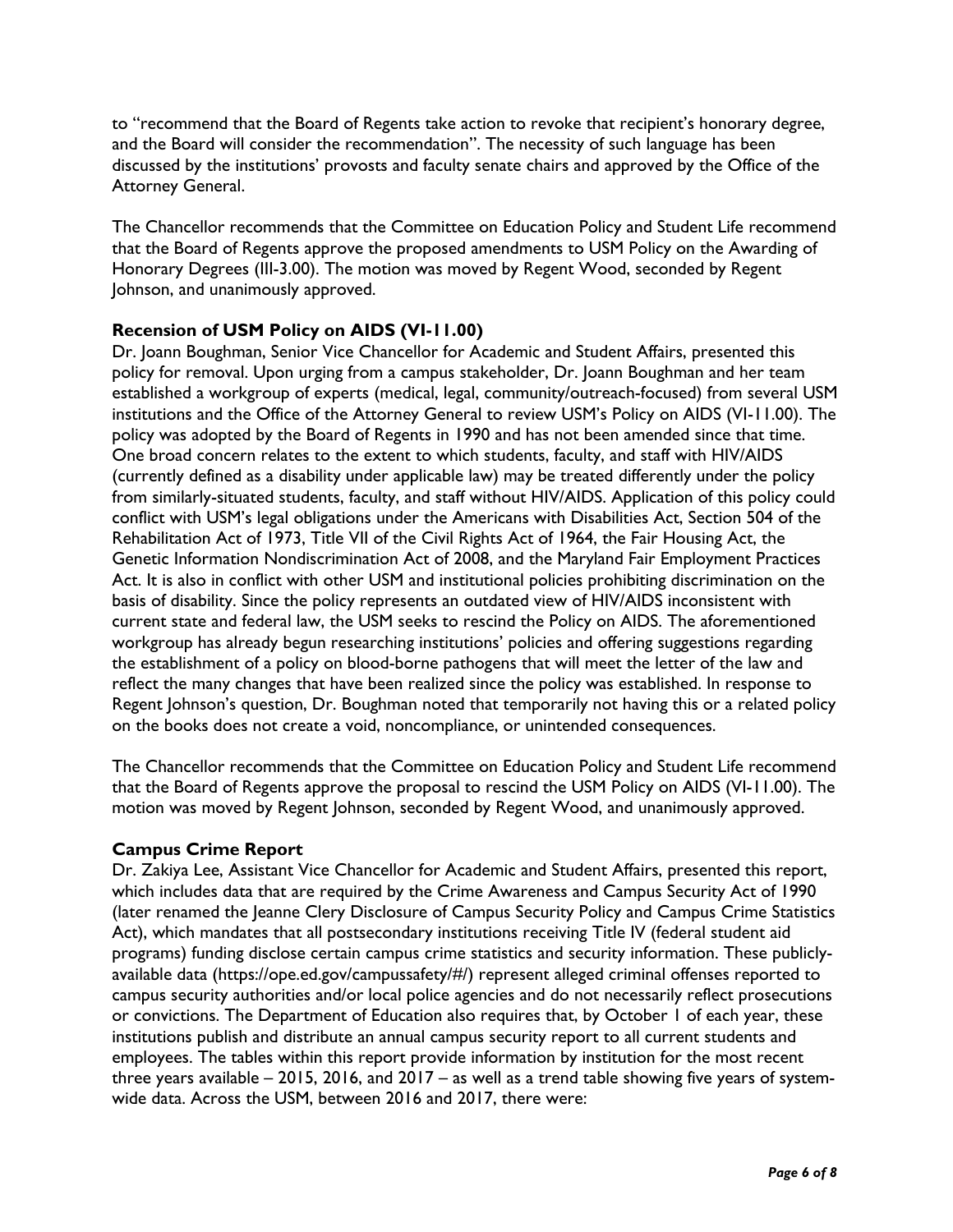- decreases in reports of fondling, robbery, aggravated assault, burglary, motor vehicle theft, weapons possession violations, liquor law violations, and hate crimes;
- increases in reports of murder/non-negligent manslaughter, rape, VAWA offenses, arson, and drug abuse violations; and
- no changes in reports of negligent manslaughter, incest, and statutory rape, which all stand at zero (0).

Additionally, in 2017, USM's proportion of the following criminal offenses was higher than our proportional representation among all four-year public institutions that report to Clery: murder/non-negligent manslaughter, robbery, aggravated assault, and hate crimes. Alternatively, in 2017, USM's proportion of the following criminal offenses was lower than our proportional representation among all four-year public institutions that report to Clery: negligent manslaughter, rape, fondling, incest, statutory rape, VAWA offenses, burglary, motor vehicle theft, arson, weapons possession violations, drug abuse violations, and liquor law violations. Dr. Lee also noted that USM's 2016-2017 increase in VAWA (Violence Against Women Act) reports mirrors the national trend for four-year public institutions. Although some of those reports were certainly due to additional crimes and violations, many experts believe the higher number of reports can be attributed to better and more clear reporting processes and victims being more comfortable reporting although there is still evidence of underreporting. Secondly, hate crimes are down in the USM and across four-year publics. Finally, Dr. Lee shared that although these crime data are reported by the institutions and have not been subjected to independent verification, the Department of Education and the USM Office of Internal Audit conduct audits into institutions' compliance with Clery. At the USM level, since 2015, 11 USM institutions have been audited or re-audited. Internal Audit has found that most universities are in full compliance with Clery guidelines. Where there were violations, the auditors conducted follow-up audits to determine the schools' responses to recommendations that were made and annually assesses each institution's need for another full audit. This information is provided in detailed reports to the Chancellor and summarized reports for the Audit Committee of the Board of Regents and can be provided to other regents.

#### **USM Enrollment Projections: FY 2020-2029**

Mr. Chad Muntz, Assistant Vice Chancellor for Institutional Research, Data, and Analytics, presented this report to the committee. The Board of Regents Policy on Enrollment (III-4.10) requires the Chancellor, in consultation with the presidents, to present an enrollment plan to the Board each year. Each institution is charged with having a well-coordinated enrollment management strategy. The USM Office works in collaboration with the institutions to ensure the accuracy of these projections by sharing supporting data, sharing analyses enrollment trends, and discussing the proposed enrollment plans with the campus leadership. Any significant issues are discussed and resolved, and the projection submission is modified when necessary. In recent years, this process has helped to develop enrollment plans that are more realistic with and increasingly more accurate for most USM institutions. Following review and any campus discussion, the USM Office aggregated all institutional submissions received to date. The USM short-term enrollment projection continues to be reasonable with increasing precision. Highlights of this year's institutional projections include:

- Overall headcount is projected to increase in Fall 2019 by 0.6%, an increase from 176,430 to 177,554. Without UMUC, growth in Fall 2019 is expected to be approximately 0.4%. These projections reflect enrollment stabilization at some institutions and the manageable growth plans expected at other institutions.
- Overall projected headcount growth for the ten-year period is 6.6%, an increase from 176,430 to just over 188,000.